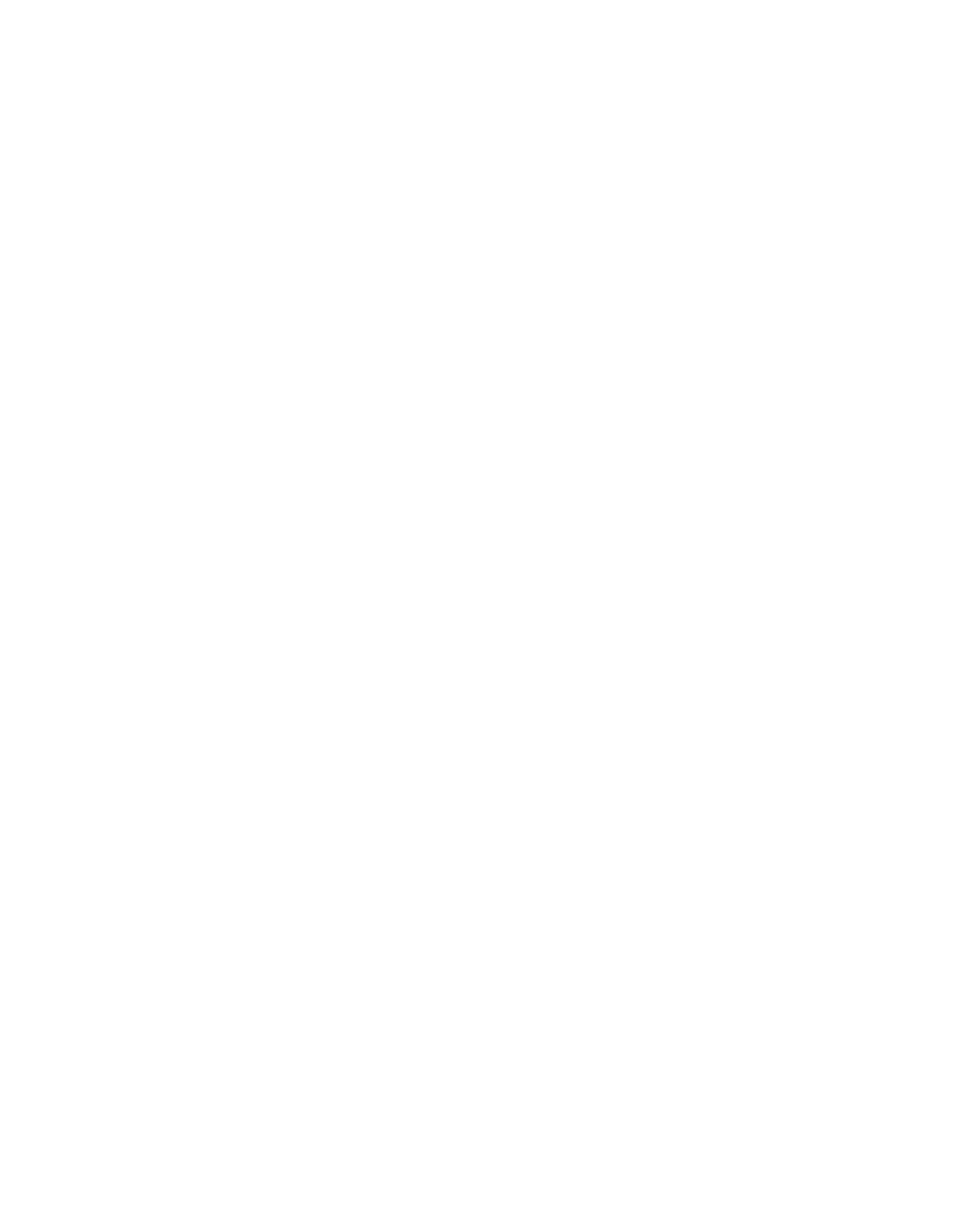# Our associate benefits

We are pleased to offer our associates a complete benefits package that includes medical, dental, prescription, and vision coverage, paid time off, a retirement savings plan, tuition reimbursement, and more. Read this booklet for an overview of the benefits available to associates of the Independence Family of Companies (Independence).

### Get health coverage that meets your needs

We provide coverage for all of our full-time associates and part-time associates scheduled to work 15 or more hours per week, along with their eligible dependents (including domestic partners). Coverage is effective the first of the month following or coinciding with the date of hire.

Most of the cost for medical and dental insurance for our full-time associates and part-time associates is paid for by the company.

A maximum fixed dollar amount, called a defined contribution, for each associate's coverage is allocated. As an associate, you decide how to spend it toward the medical and dental plans of your choice.

| <b>Tier</b>            | <b>Medical defined</b> | <b>Dental defined</b>  | Annual health care contribution allowance maximum – Full-time associates<br><b>Total annual defined</b> |  |  |
|------------------------|------------------------|------------------------|---------------------------------------------------------------------------------------------------------|--|--|
|                        | contribution allowance | contribution allowance | contribution allowance*                                                                                 |  |  |
| Associate only         | \$6,035.00             | \$255.00               | \$6,290.00                                                                                              |  |  |
| Associate and spouse   | \$13,639.10            | \$420.75               | \$14,059.85                                                                                             |  |  |
| Associate and child    | \$9,052.50             | \$471.75               | \$9,524.25                                                                                              |  |  |
| Associate and children | \$13,639.10            | \$471.75               | \$14,110.85                                                                                             |  |  |
| Associate and family   | \$17,099.16            | \$624.75               | \$17,723.91                                                                                             |  |  |

Annual health care contribution allowance maximum – Part-time associates

| <b>Tier</b>            | <b>Medical defined</b><br>contribution allowance | <b>Dental defined</b><br>contribution allowance | <b>Total annual defined</b><br>contribution allowance* |
|------------------------|--------------------------------------------------|-------------------------------------------------|--------------------------------------------------------|
| Associate only         | \$6,035.00                                       | \$255.00                                        | \$6,290.00                                             |
| Associate and spouse   | \$9,837.05                                       | \$337.88                                        | \$10,174.93                                            |
| Associate and child    | \$7,543.75                                       | \$363.38                                        | \$7,907.13                                             |
| Associate and children | \$9,837.05                                       | \$363.38                                        | \$10,200.43                                            |
| Associate and family   | \$11,567.08                                      | \$439.88                                        | \$12,006.96                                            |

\*What the company pays

Later in the brochure you will see how these allowances apply to each benefit plan.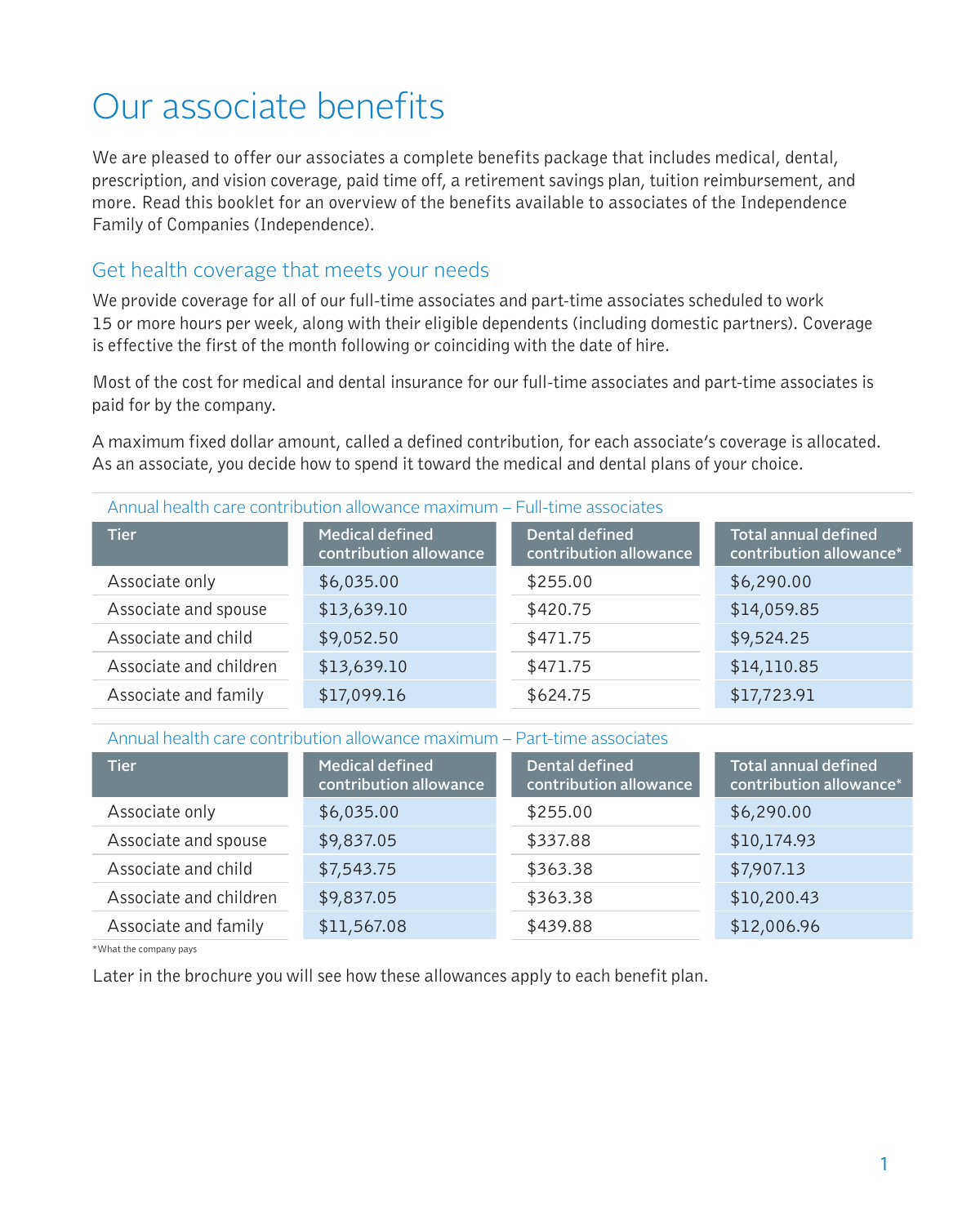

### Save money with high deductible health plans

High deductible health plans paired with a health savings account help you control out-of-pocket costs. You pay lower premiums, and you can use the pre-tax dollars in your savings account to pay for qualified health expenses.

# Medical plans

Each of the plans offers you and your family comprehensive benefits, including doctor visits, inpatient hospital care, emergency services, and vision and prescription drug coverage.

# High Deductible Health Plan and Health Savings Account (HDHP+HSA)

The High Deductible Health Plan(HDHP) option may be a good fit for associates looking to spend the minimum amount on health care premiums. The plan combines a high deductible preferred provider organization (PPO) medical plan with a Health Savings Account (HSA) for you and your dependents.

This plan allows you to direct pre-tax dollars to a self-funded HSA that you can use for your out-of-pocket medical expenses. In order to participate in the HSA, you must be under 65 years old, not enrolled in Medicare, and enrolled in the HDHP.

Because the HDHP plan is a Personal Choice product (PPO), it gives you greater freedom of choice in choosing your doctors and hospitals.

Under the HDHP+HSA plan you:

- Have a \$3,000 in-network individual and \$6,000 in-network family deductible<sup>1</sup>
- Will be responsible for 10 percent coinsurance on most covered expenses up to the out-of-pocket maximum
- Have a \$6,750 individual and \$13,500 family out-of-pocket maximum for the year, which includes deductibles, copays, and coinsurance²
- Have access to our extensive Personal Choice® network of providers

# Health Savings Account

Contributions can be made to your HSA on a pre-tax basis, with an annual minimum contribution of \$260 and a maximum contribution of \$3,500 for self-only coverage or \$7,000 for family coverage.

2 In-network, out-of-pocket maximum includes deductible, copays, and coinsurance. Out-of-network, out-of-pocket maximum includes deductible and coinsurance.

<sup>1</sup> Individual OOP maximum amounts apply for self-only coverage. For family coverage (an individual enrolled with one or more dependents), in-network benefits are subject to the family deductible amount which can be met by any combination of family members. Benefits are then covered at the indicated percentage for that service until the total maximum OOP amount is met.

In-network OOP maximum accumulation, the family OOP amount can be met by any combination of family members. However no family member will be subject to more than the individual amount within a family OOP maximum amount shown.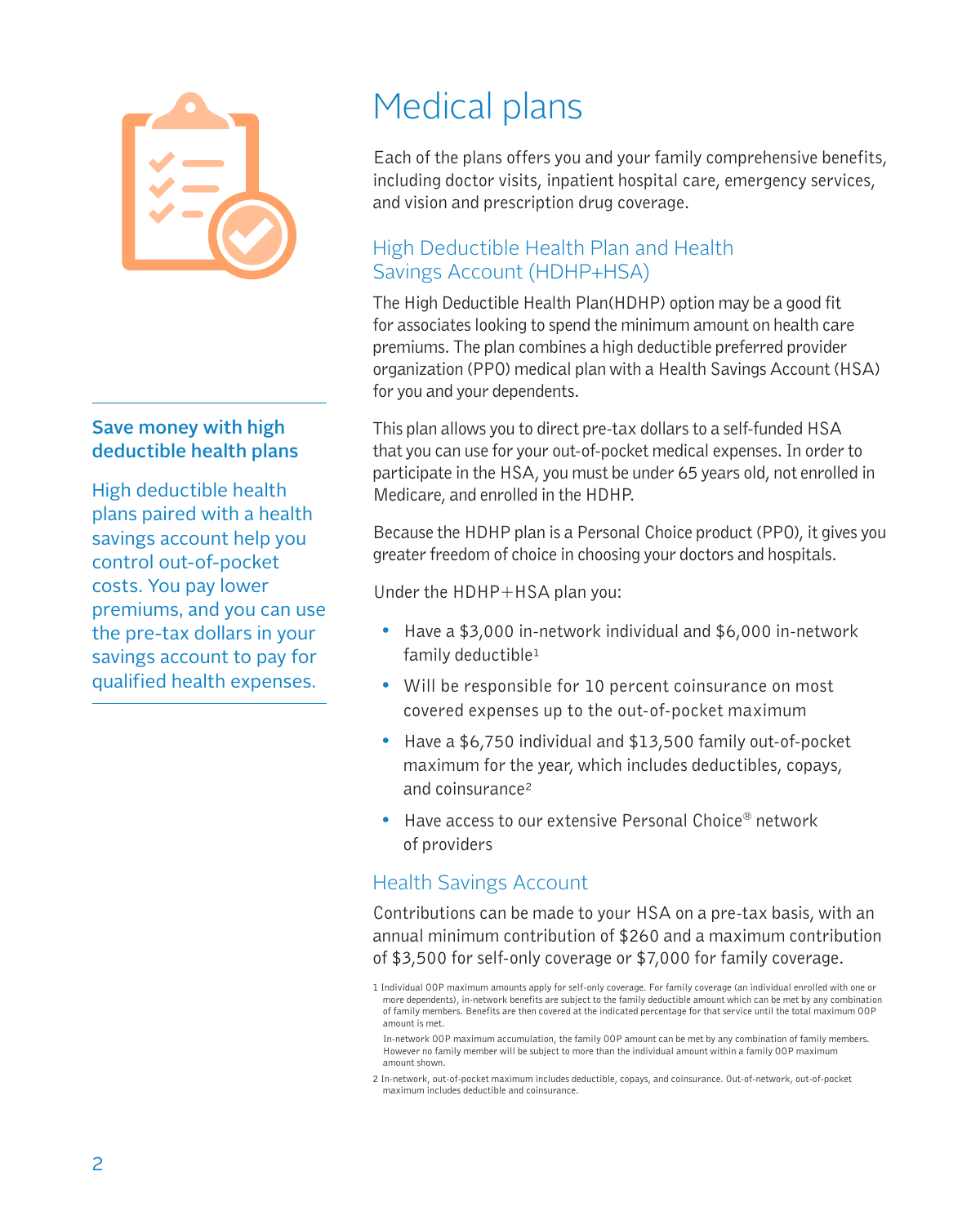## HDHP + HSA – Full-time associates

| Cost-sharing           | <b>Annual full</b><br>premium | <b>Defined</b><br>contribution<br>allowance* | Annual<br>associate cost | <b>Associate</b><br>cost per pay |
|------------------------|-------------------------------|----------------------------------------------|--------------------------|----------------------------------|
| Associate only         | \$5,357.40                    | \$5,357.40                                   | \$0.00                   | \$0.00                           |
| Associate and spouse   | \$12,841.96                   | \$12,321.96                                  | \$520.00                 | \$20.00                          |
| Associate and child    | \$8,127.12                    | \$8,127.12                                   | \$0.00                   | \$0.00                           |
| Associate and children | \$12,321.96                   | \$12,321.96                                  | \$0.00                   | \$0.00                           |
| Associate and family   | \$16,238.08                   | \$15,718.08                                  | \$520.00                 | \$20.00                          |

### HDHP + HSA – Part-time associates

| Cost-sharing           | <b>Annual full</b><br>premium | <b>Defined</b><br>contribution<br>allowance* | Annual<br>associate cost | <b>Associate</b><br>cost per pay |
|------------------------|-------------------------------|----------------------------------------------|--------------------------|----------------------------------|
| Associate only         | \$5,357.40                    | \$5,357.40                                   | \$0.00                   | \$0.00                           |
| Associate and spouse   | \$12,841.96                   | \$12,321.96                                  | \$520.00                 | \$20.00                          |
| Associate and child    | \$8,127.12                    | \$8,127.12                                   | \$0.00                   | \$0.00                           |
| Associate and children | \$12,321.96                   | \$12,321.96                                  | \$0.00                   | \$0.00                           |
| Associate and family   | \$16,238.08                   | \$15,718.08                                  | \$520.00                 | \$20.00                          |

| <b>Benefits</b>                      |                                                                                                                                  |
|--------------------------------------|----------------------------------------------------------------------------------------------------------------------------------|
| Physician visits (after deductible)  | Coinsurance (associate pays)                                                                                                     |
| Primary care                         | 10% after deductible                                                                                                             |
| Specialist                           | 10% after deductible                                                                                                             |
| Emergency room/Urgent care           | ER 10% after deductible/UC \$0 after deductible                                                                                  |
| Inpatient hospital services          | 10% after deductible                                                                                                             |
| Prescription drug coverage           | Generic (formulary) \$10 after deductible<br>Brand name (formulary) \$40 after deductible<br>Non-formulary \$70 after deductible |
| Vision coverage                      | Routine eye exams and corrective lenses once<br>every two calendar years - \$0 copay                                             |
| In-network deductible                | \$3,000 individual/\$6,000 family                                                                                                |
| In-network out-of-pocket maximum     | \$6,750 individual//\$13,500 family                                                                                              |
| HSA associate annual funding maximum | \$3,500 individual/\$7,000 family                                                                                                |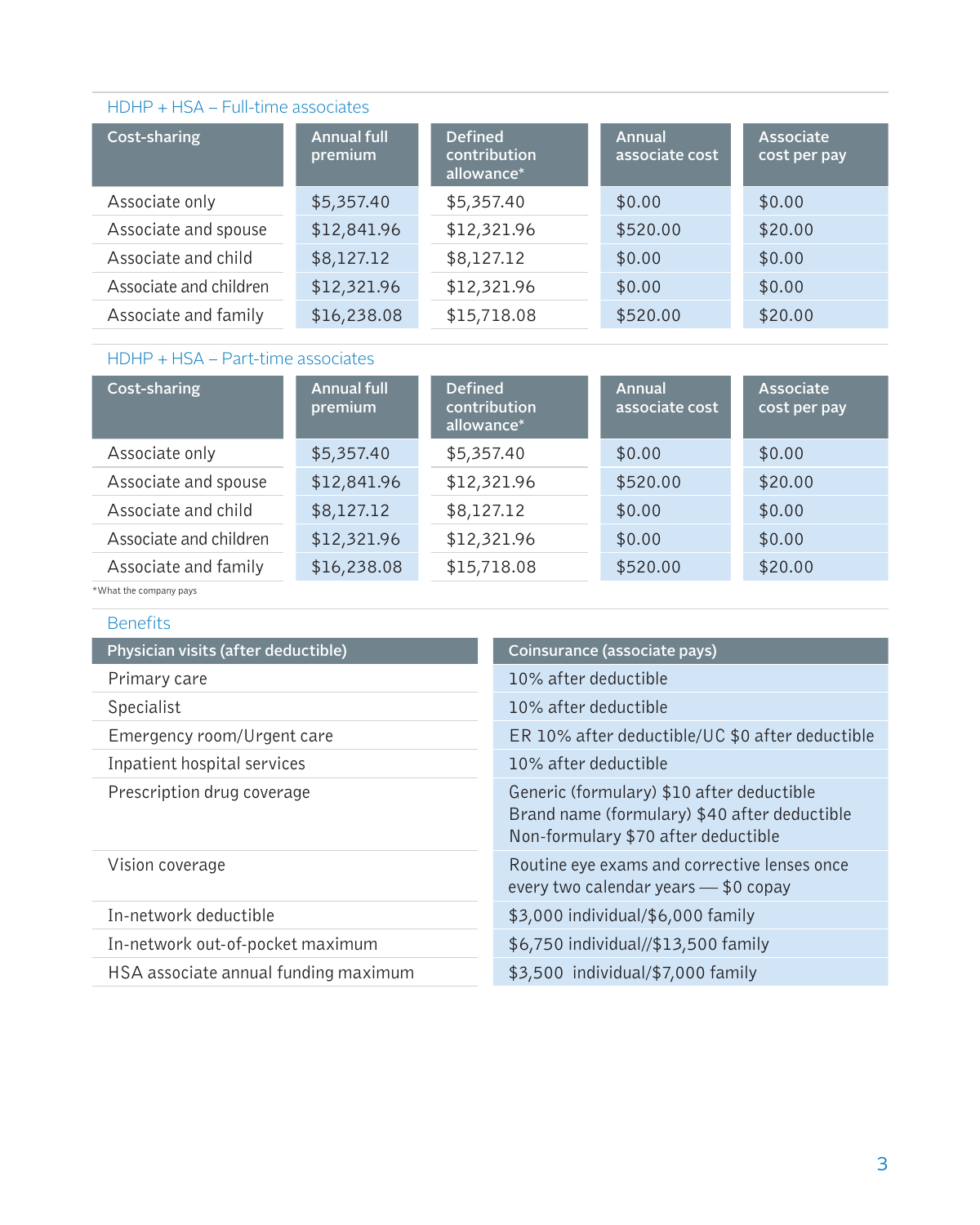# Personal Choice (PPO)

With a PPO plan, you have the freedom to receive care from any provider, either in or out of network, without a referral. The PPO plan gives you the flexibility to choose your own providers. You may receive care from any provider who is within the network of preferred providers or out-of-network, nonpreferred providers. You do not have to choose a primary care physician (PCP), and you never need a referral. Be aware that if you choose an out-of-network provider, you will pay more for eligible medical services and you will have to submit a claim form for reimbursement for the portion of the cost that the plan will cover.

For more detailed information refer to the medical plan comparison chart located on the Options 2019 Iway site.

Details of this plan include:

- Do not need to enroll with a primary care physician
- No referrals required for specialty care needs

If you seek services from an in-network provider you will not pay more than the outlined copays for eligible medical services. A wide network of participating in-network providers and hospitals in Pennsylvania, New Jersey, and Delaware makes it convenient and easy to use.

#### Personal Choice PPO – Full-time associates

| Cost-sharing           | <b>Annual full</b><br>premium | <b>Defined contribution</b><br>allowance* | Annual<br>associate cost | Associate<br>cost per pay |
|------------------------|-------------------------------|-------------------------------------------|--------------------------|---------------------------|
| Associate only         | \$8,052.84                    | \$6,035.00                                | \$2,017.84               | \$77.61                   |
| Associate and spouse   | \$19,041.62                   | \$13,639.10                               | \$5,402.54               | \$207.79                  |
| Associate and child    | \$12,216.12                   | \$9,052.50                                | \$3,163.62               | \$121.68                  |
| Associate and children | \$18,521.64                   | \$13,639.10                               | \$4,882.54               | \$187.79                  |
| Associate and family   | \$24,146.32                   | \$17,099.16                               | \$7,047.16               | \$271.04                  |

#### Personal Choice PPO – Part-time associates

| Cost-sharing           | <b>Annual full</b><br>premium | <b>Defined contribution</b><br>allowance* | Annual<br>associate cost | Associate<br>cost per pay |
|------------------------|-------------------------------|-------------------------------------------|--------------------------|---------------------------|
| Associate only         | \$8,052.84                    | \$6,035.00                                | \$2,017.94               | \$77.61                   |
| Associate and spouse   | \$19,041.64                   | \$9,837.05                                | \$9,204.59               | \$354.02                  |
| Associate and child    | \$12,216.12                   | \$7,543.75                                | \$4,672.37               | \$179.71                  |
| Associate and children | \$18,521.64                   | \$9,837.05                                | \$8,684.59               | \$334.02                  |
| Associate and family   | \$24,146.32                   | \$11,567.08                               | \$12,579.24              | \$483.82                  |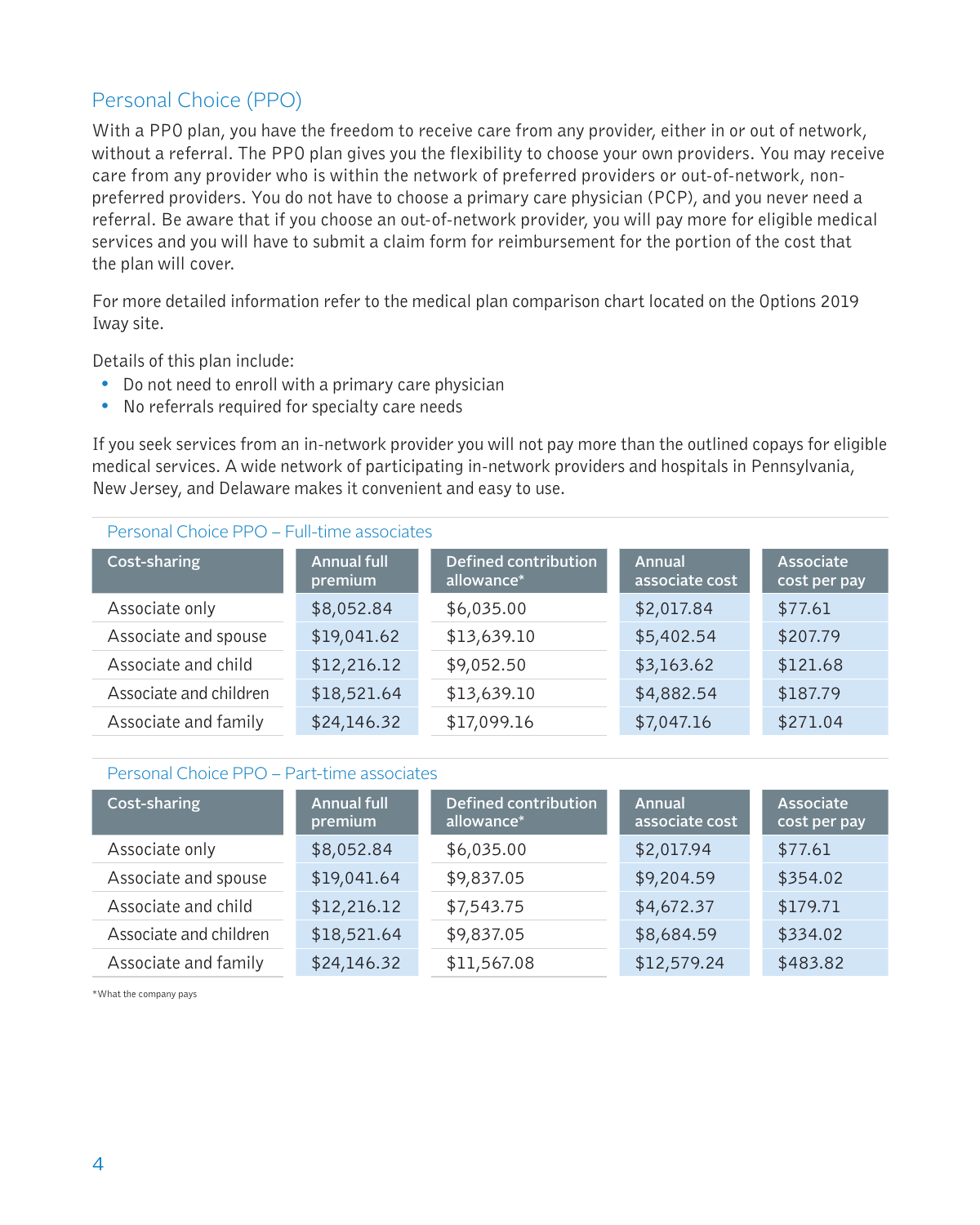Benefits

| <b>Belletius</b>            |                                                                                      |
|-----------------------------|--------------------------------------------------------------------------------------|
| Physician visits            | Copay (associate pays)                                                               |
| Primary care                | \$25                                                                                 |
| Specialist                  | \$50                                                                                 |
| Emergency room/Urgent care  | ER \$150/UC \$50                                                                     |
| Inpatient hospital services | \$500 per day/\$1,500 maximum per admission                                          |
| Prescription drug coverage  | Generic (formulary) \$10<br>Brand name (formulary) \$40<br>Non-formulary \$70        |
| Vision coverage             | Routine eye exams and corrective lenses once<br>every two calendar years - \$0 copay |

# Keystone Health Plan East (KHPE HMO)

With an HMO plan, you choose a primary care physician (PCP) to coordinate your care through in-network providers.

The HMO plan allows you to access a complete range of medical benefits through a network of doctors and hospitals (preferred providers). For more detailed information refer to the medical plan comparison chart located on the Options 2019 Iway site.

Details of this plan include:

- One doctor, a primary care physician (PCP), coordinates your overall medical care needs
- Referrals must be obtained from your PCP for all specialty care needs
- No deductible

A wide network of participating physicians and hospitals in Pennsylvania, New Jersey, and Delaware makes it convenient and easy to use.

To comply with Blue Cross and Blue Shield Association regulations, Keystone Health Plan East cannot market its product to associates who live outside of the service counties which are contiguous or border the licensed counties in which Keystone Health Plan East operates. Therefore, for those associates who work in New Jersey or live in a non-contiguous county, benefits are provided under AmeriHealth HMO PA. The benefit details are the same as those for the Keystone Health Plan East products. However, the Guest Advantage program is not available for services outside of the service area under the AmeriHealth HMO PA plan.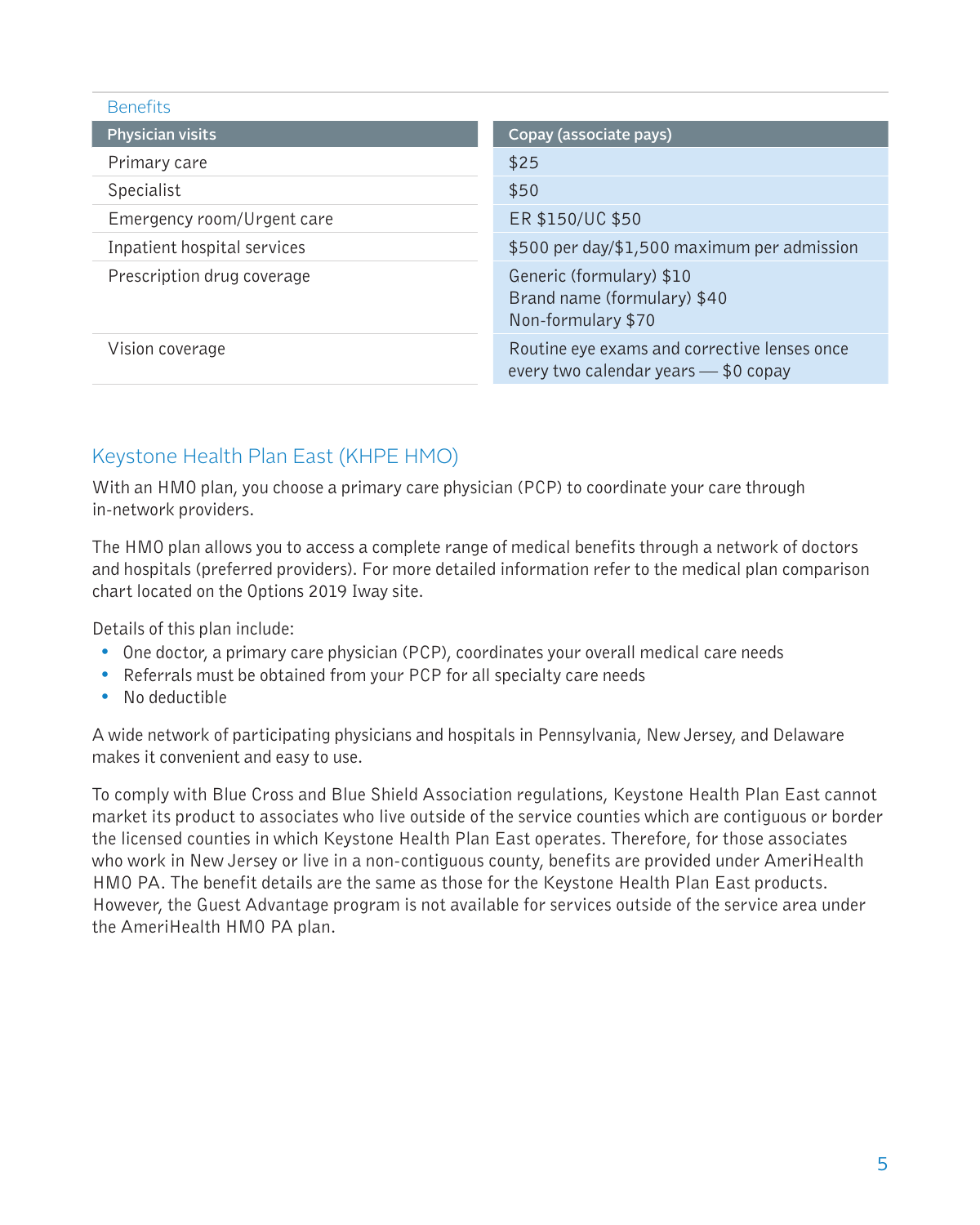#### KHPE HMO – Full-time associates

| Cost-sharing           | <b>Annual full</b><br>premium | Defined contribution<br>allowance* | Annual<br>associate cost | Associate<br>cost per pay |
|------------------------|-------------------------------|------------------------------------|--------------------------|---------------------------|
| Associate only         | \$7,736.76                    | \$6,035.00                         | \$1,701.76               | \$65.45                   |
| Associate and spouse   | \$18,314.56                   | \$13,639.10                        | \$4,675.46               | \$179.83                  |
| Associate and child    | \$11,736.60                   | \$9,052.50                         | \$2,684.10               | \$103.23                  |
| Associate and children | \$17,794.56                   | \$13,639.10                        | \$4,155.46               | \$159.83                  |
| Associate and family   | \$23,218.84                   | \$17,099.16                        | \$6,119.68               | \$235.37                  |

### KHPE HMO – Part-time associates

| Cost-sharing           | <b>Annual full</b><br>premium | Defined contribution<br>allowance* | Annual<br>associate cost | Associate<br>cost per pay |
|------------------------|-------------------------------|------------------------------------|--------------------------|---------------------------|
| Associate only         | \$7,736.76                    | \$6,035.00                         | \$1,701.76               | \$65.45                   |
| Associate and spouse   | \$18,314.56                   | \$9,837.05                         | \$8,477.51               | \$326.06                  |
| Associate and child    | \$11,736.60                   | \$7,543.75                         | \$4,192.85               | \$161.26                  |
| Associate and children | \$17,794.56                   | \$9,837.05                         | \$7,957.51               | \$306.06                  |
| Associate and family   | \$23,218.84                   | \$11,567.05                        | \$11,651.76              | \$448.14                  |

| <b>Benefits</b>             |                                                                                      |
|-----------------------------|--------------------------------------------------------------------------------------|
| <b>Physician visits</b>     | Copay (associate pays)                                                               |
| Primary care                | \$20                                                                                 |
| Specialist                  | \$40                                                                                 |
| Emergency room/Urgent care  | ER \$150/UC \$40                                                                     |
| Inpatient hospital services | \$200 per day/\$600 maximum per admission                                            |
| Prescription drug coverage  | Generic (formulary) \$10<br>Brand name (formulary) \$40<br>Non-formulary \$70        |
| Vision coverage             | Routine eye exams and corrective lenses once<br>every two calendar years - \$0 copay |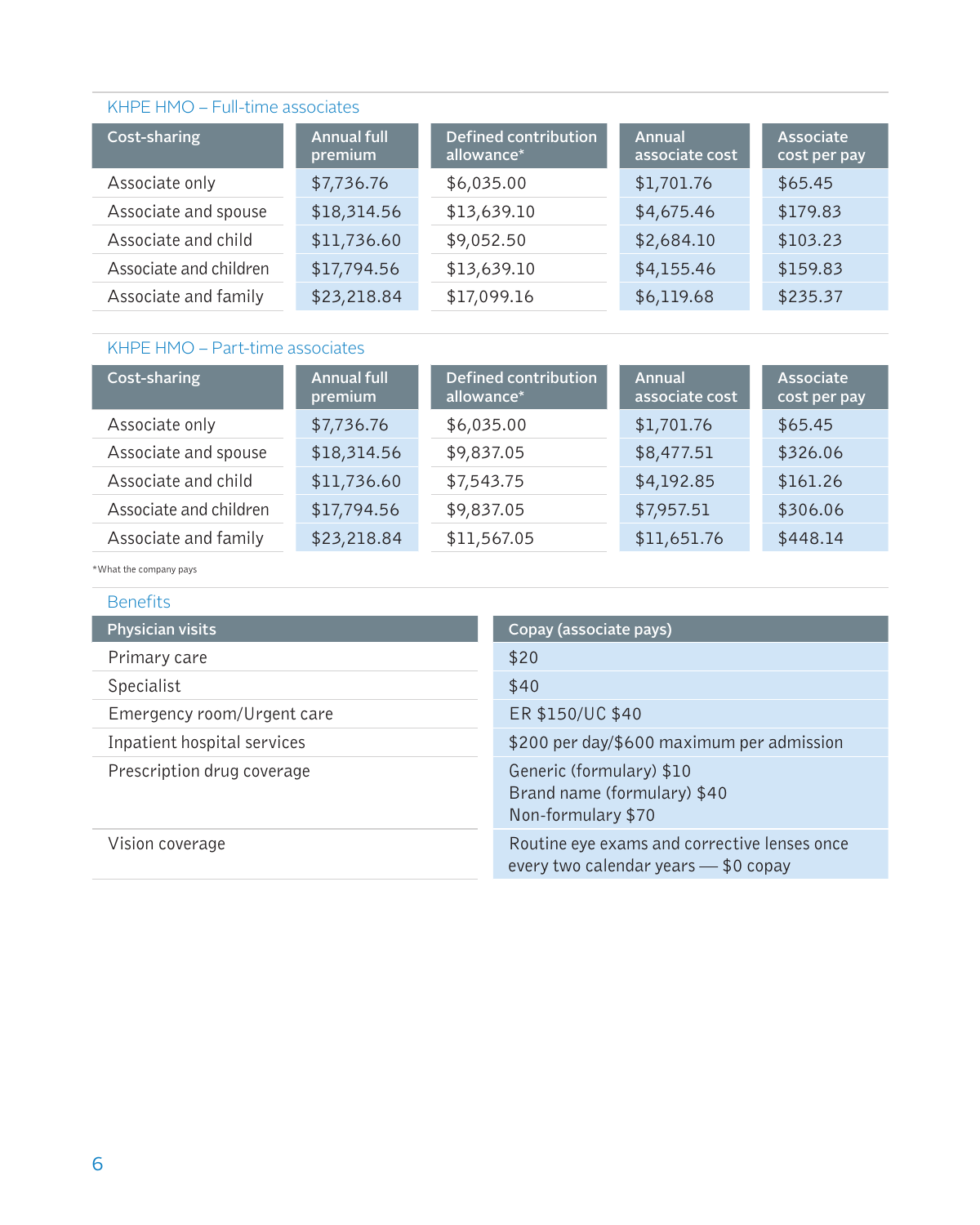# Dental plans

Two dental plans are offered. You may choose either of these plans regardless of your medical plan selection.

Both dental options are preferred provider organization (PPO) plans offering flexibility to select any licensed dentist or specialist either in or out of the plan's network of participating providers.

| Concordia Flex High PPO - Full-time associates |                               |                                    |                          |                           |  |
|------------------------------------------------|-------------------------------|------------------------------------|--------------------------|---------------------------|--|
| <b>Cost-sharing</b>                            | <b>Annual full</b><br>premium | Defined contribution<br>allowance* | Annual<br>associate cost | Associate<br>cost per pay |  |
| Associate only                                 | \$445.08                      | \$255.00                           | \$190.08                 | \$7.31                    |  |
| Associate and spouse                           | \$842.04                      | \$420.75                           | \$421.29                 | \$16.20                   |  |
| Associate and child(ren)                       | \$898.68                      | \$471.75                           | \$426.93                 | \$16.42                   |  |
| Associate and family                           | \$1,285.44                    | \$624.75                           | \$660.69                 | \$25.41                   |  |

#### Concordia Flex High PPO – Part-time associates

| Cost-sharing             | <b>Annual full</b><br>premium | <b>Defined contribution</b><br>allowance* | <b>Annual</b><br>associate cost | Associate<br>cost per pay |
|--------------------------|-------------------------------|-------------------------------------------|---------------------------------|---------------------------|
| Associate only           | \$445.08                      | \$255.00                                  | \$190.08                        | \$7.31                    |
| Associate and spouse     | \$842.04                      | \$337.88                                  | \$504.17                        | \$19.39                   |
| Associate and child(ren) | \$898.68                      | \$363.38                                  | \$535.31                        | \$20.59                   |
| Associate and family     | \$1,285.44                    | \$439.88                                  | \$845.57                        | \$32.52                   |

\*What the company pays

#### Concordia Flex Low PPO – Full-time associates

| Cost-sharing             | <b>Annual full</b><br>premium | Defined contribution<br>allowance* | Annual<br>associate cost | Associate<br>cost per pay |
|--------------------------|-------------------------------|------------------------------------|--------------------------|---------------------------|
| Associate only           | \$369.36                      | \$255.00                           | \$114.36                 | \$4.40                    |
| Associate and spouse     | \$690.84                      | \$420.75                           | \$270.09                 | \$10.39                   |
| Associate and child(ren) | \$514.44                      | \$471.75                           | \$42.69                  | \$1.64                    |
| Associate and family     | \$827.52                      | \$624.75                           | \$202.77                 | \$7.80                    |

#### Concordia Flex PPO – Part-time associates

| Cost-sharing             | <b>Annual full</b><br>premium | Defined contribution<br>allowance* | Annual<br>associate cost | Associate<br>cost per pay |
|--------------------------|-------------------------------|------------------------------------|--------------------------|---------------------------|
| Associate only           | \$369.36                      | \$255.00                           | \$114.36                 | \$4.40                    |
| Associate and spouse     | \$690.84                      | \$337.88                           | \$352.97                 | \$13.58                   |
| Associate and child(ren) | \$514.44                      | \$363.38                           | \$151.07                 | \$5.81                    |
| Associate and family     | \$827.52                      | \$439.88                           | \$387.65                 | \$14.91                   |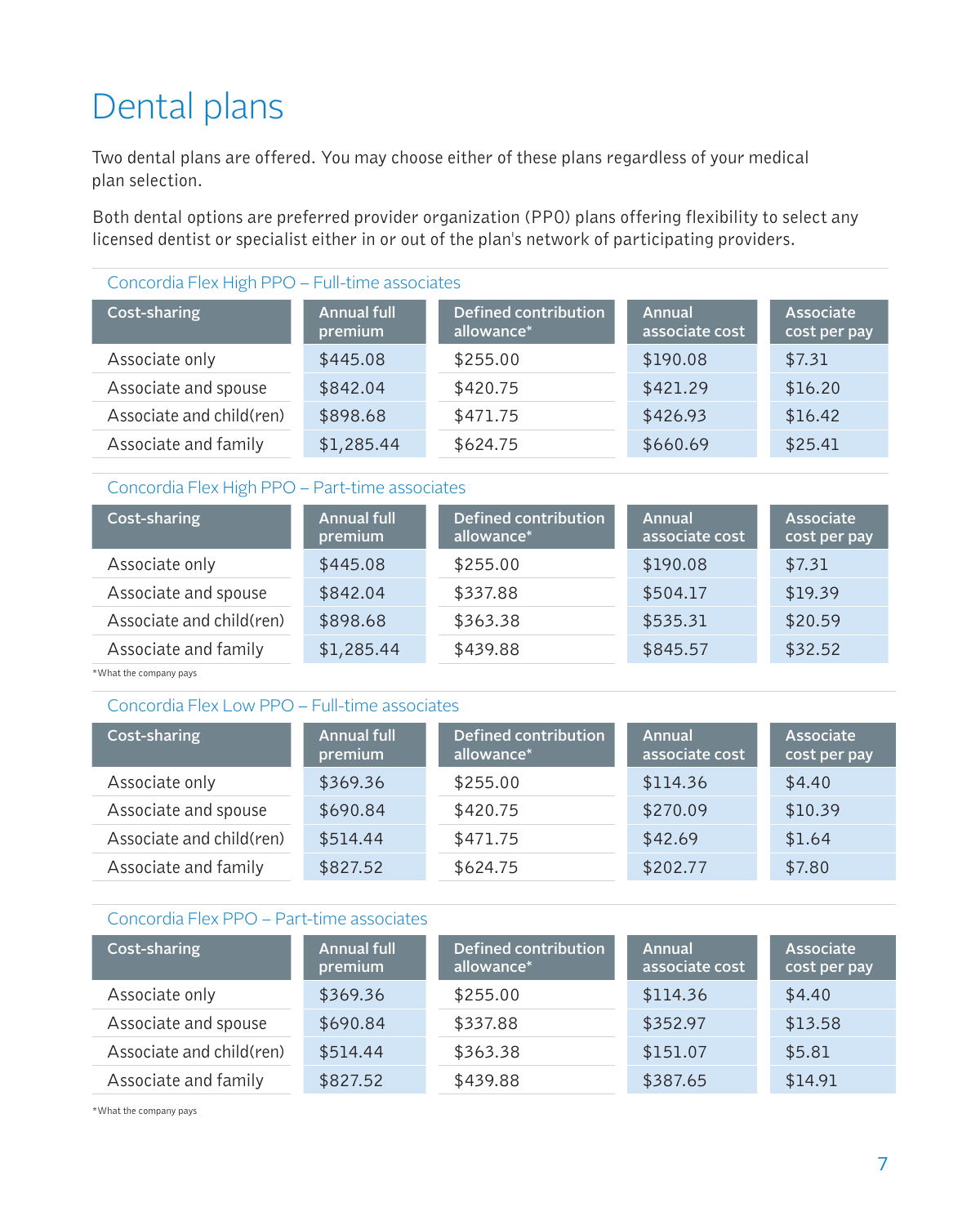# Company-paid benefits

The following benefits are provided at no cost to all of our full-time associates and part-time associates scheduled to work 15 or more hours per week.

| <b>Benefit</b>                                   | Coverage                                                                                                                                                                                                                           |  |  |
|--------------------------------------------------|------------------------------------------------------------------------------------------------------------------------------------------------------------------------------------------------------------------------------------|--|--|
| <b>Basic Life Insurance</b>                      | • Effective first day of the month following or coinciding with 30 calendar<br>days from date of hire                                                                                                                              |  |  |
|                                                  | • Benefit equal to two times salary (salary is defined as base salary plus<br>past 12 months' commissions)                                                                                                                         |  |  |
| <b>Accidental Death</b><br>& Dismemberment       | • Effective first day of the month following or coinciding with 30 calendar<br>days from date of hire                                                                                                                              |  |  |
| (AD&D)                                           | • Benefit is doubled in event of accidental death                                                                                                                                                                                  |  |  |
|                                                  | • Benefit equal to two times salary (salary is defined as base salary plus<br>past 12 months' commissions)                                                                                                                         |  |  |
| Basic Long-Term<br>Disability (LTD)<br>Insurance | • Benefit equals 60% of salary (salary is defined as base salary plus past<br>12 months' commissions)                                                                                                                              |  |  |
|                                                  | • Benefits begin following six months of continuous disability                                                                                                                                                                     |  |  |
| <b>Business Travel</b>                           | • Effective the date of hire                                                                                                                                                                                                       |  |  |
| <b>Accident Insurance</b>                        | • \$100,000 benefit                                                                                                                                                                                                                |  |  |
| <b>Tuition Programs</b>                          | • Effective after 12 months of service                                                                                                                                                                                             |  |  |
|                                                  | • Eligible associates may receive up to \$5,250 annually towards an<br>undergraduate or graduate degree program.                                                                                                                   |  |  |
|                                                  | • Tuition Assistance is a reimbursement program which the Company<br>provides eligible associates reimbursement of expenses associated<br>with courses taken for a matriculated degree at any accredited college<br>or university. |  |  |
|                                                  | • University Partnership Program is a deferral program in which the<br>Company provides direct payment to sponsoring academic institutions.                                                                                        |  |  |
| Adoption Assistance<br>Program                   | • Effective after 12 months of service                                                                                                                                                                                             |  |  |
|                                                  | • Reimburses associates up to \$3,500 for eligible expenses incurred for<br>the adoption of a child not related to the associate                                                                                                   |  |  |
|                                                  | • Eligible expenses include agency fees, placement fees, and legal fees                                                                                                                                                            |  |  |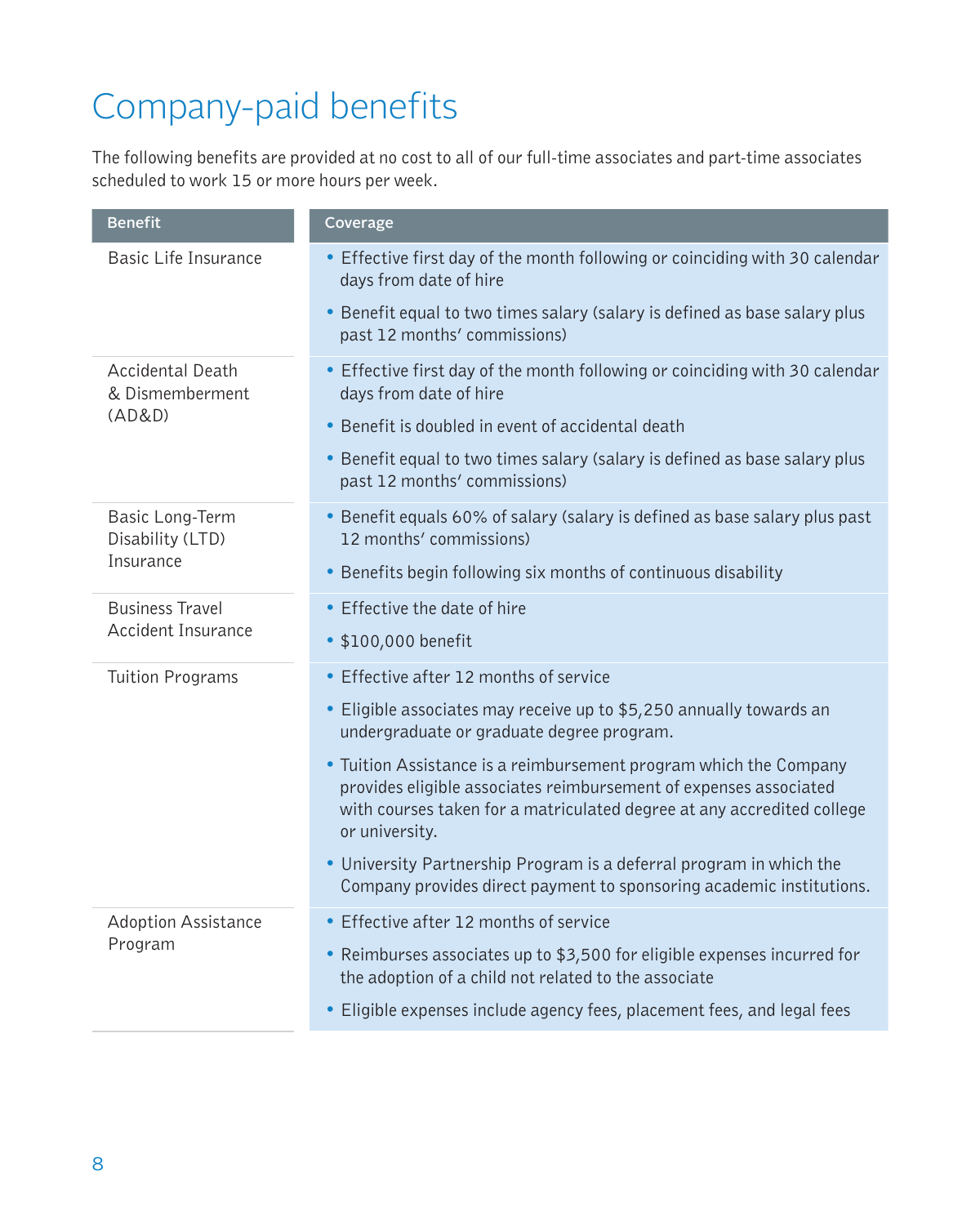# Additional benefits associates may purchase

Our full-time associates and part-time associates scheduled to work a minimum of 15 hours per week may purchase the benefits listed below.

Contributions are made on a pre-tax basis, so associates do not have to pay Social Security tax, federal income tax, and, in certain areas, state and local tax on the deducted amount.

| <b>Benefit</b>                                         | Coverage                                                                                                                                       |  |
|--------------------------------------------------------|------------------------------------------------------------------------------------------------------------------------------------------------|--|
| Long-Term Disability<br>(LTD) Insurance<br>Enhancement | • Effective first day of the month following or coinciding with 30 calendar<br>days from date of hire                                          |  |
|                                                        | • Benefit supplies an additional 6 2/3% of LTD benefit added to the<br>company-provided LTD benefit of 60%                                     |  |
| <b>Medical Spending</b>                                | • Effective first day of the month following date of hire                                                                                      |  |
| Account                                                | • Used to fund eligible medical/dental/prescription and vision expenses<br>not covered by insurance for the associate and eligible dependents  |  |
|                                                        | • \$260* annual minimum; \$2,650* annual maximum                                                                                               |  |
|                                                        | • Funds not used by the end of the calendar year will be forfeited in<br>accordance with IRS regulations                                       |  |
| Dependent Care                                         | • Effective first day of the month following date of hire                                                                                      |  |
| <b>Spending Account</b>                                | • Used to fund eligible dependent child(ren) up to age 13 or elder care expenses                                                               |  |
|                                                        | • \$260* annual minimum; \$5,000* annual maximum (highly<br>compensated associates may be subject to additional limitations)                   |  |
|                                                        | • Funds not used by the end of the calendar year will be forfeited in<br>accordance with IRS regulations                                       |  |
| Transportation                                         | • Effective first day of the month following date of hire                                                                                      |  |
| <b>Spending Accounts</b>                               | • Used to pay for transit and/or parking expenses                                                                                              |  |
|                                                        | • Transit monthly maximum is \$260* parking monthly maximum is \$260*                                                                          |  |
|                                                        | • Funds not used by the end of the calendar year may be forfeited in<br>accordance with IRS regulations if continued enrollment does not occur |  |
| <b>Flex Vacation</b>                                   | • Purchase 1-5 flex vacation days                                                                                                              |  |
|                                                        | • Cost determined by base salary                                                                                                               |  |
|                                                        | • Must use all company-paid vacation before using flex vacation                                                                                |  |
|                                                        | . No carryover; however, cost of unused flex vacation may be reimbursed<br>at year-end                                                         |  |
|                                                        | • Associates hired on or after October 1 are not eligible to participate<br>until the following calendar year                                  |  |

\*The IRS limits are published annually. The limits provided here are the approved limits at the time this brochure was published and may have changed.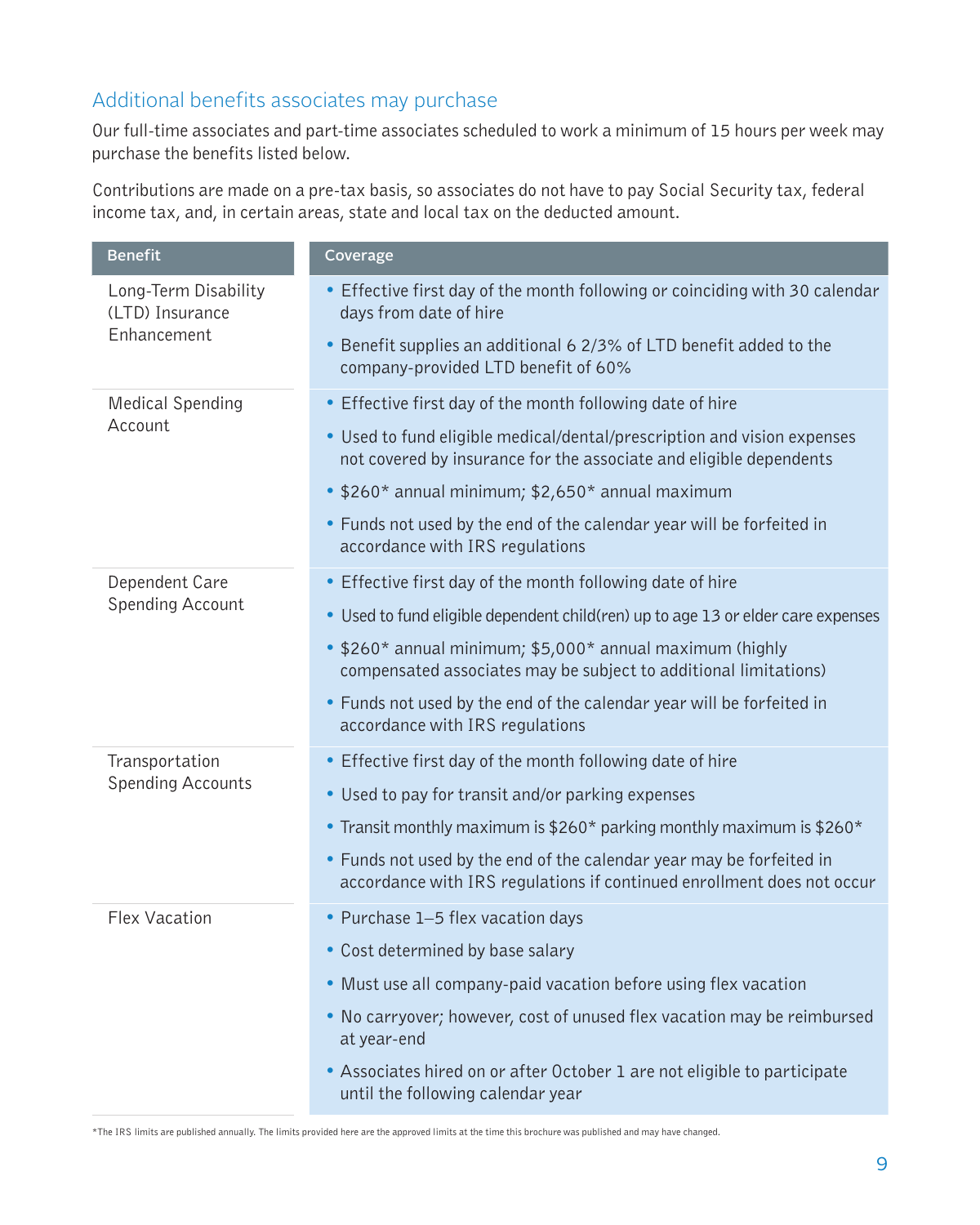Associates may also purchase the following benefits on an after-tax basis through payroll deduction.

| <b>Benefit</b>                            | Coverage                                                                                                                                                 |                |                |  |
|-------------------------------------------|----------------------------------------------------------------------------------------------------------------------------------------------------------|----------------|----------------|--|
| Supplemental Life<br>Insurance            | • Effective first day of the month following or coinciding with 30 calendar<br>days from date of hire                                                    |                |                |  |
|                                           | • Purchase additional coverage equal to 1, 1.5, 2, 2.5, 3, or 3.5<br>times salary (salary is defined as base salary plus past 12 months'<br>commissions) |                |                |  |
|                                           | • Supplemental Life Insurance amounts include an equal amount of<br>AD&D Insurance                                                                       |                |                |  |
| Dependent Life<br>Insurance               | Effective first day of the month following or coinciding with 30 calendar<br>days from date of hire:                                                     |                |                |  |
|                                           | Level 1                                                                                                                                                  | <b>Level 2</b> | <b>Level 3</b> |  |
| Spouse/Domestic partner                   | \$10,000                                                                                                                                                 | \$25,000       | \$50,000       |  |
| Child(ren)/Domestic partner<br>Child(ren) | $$3,000*$                                                                                                                                                | \$5,000*       | $$10,000*$     |  |

\*Children are covered at 50% of stated amounts until they reach age 3.

### Additional benefits

Your health and well-being are important to us. As an associate, you have access to resources to help you achieve work-life balance, including an Employee Assistance Program, an Associate Wellness program, and Associate Advantage discounts.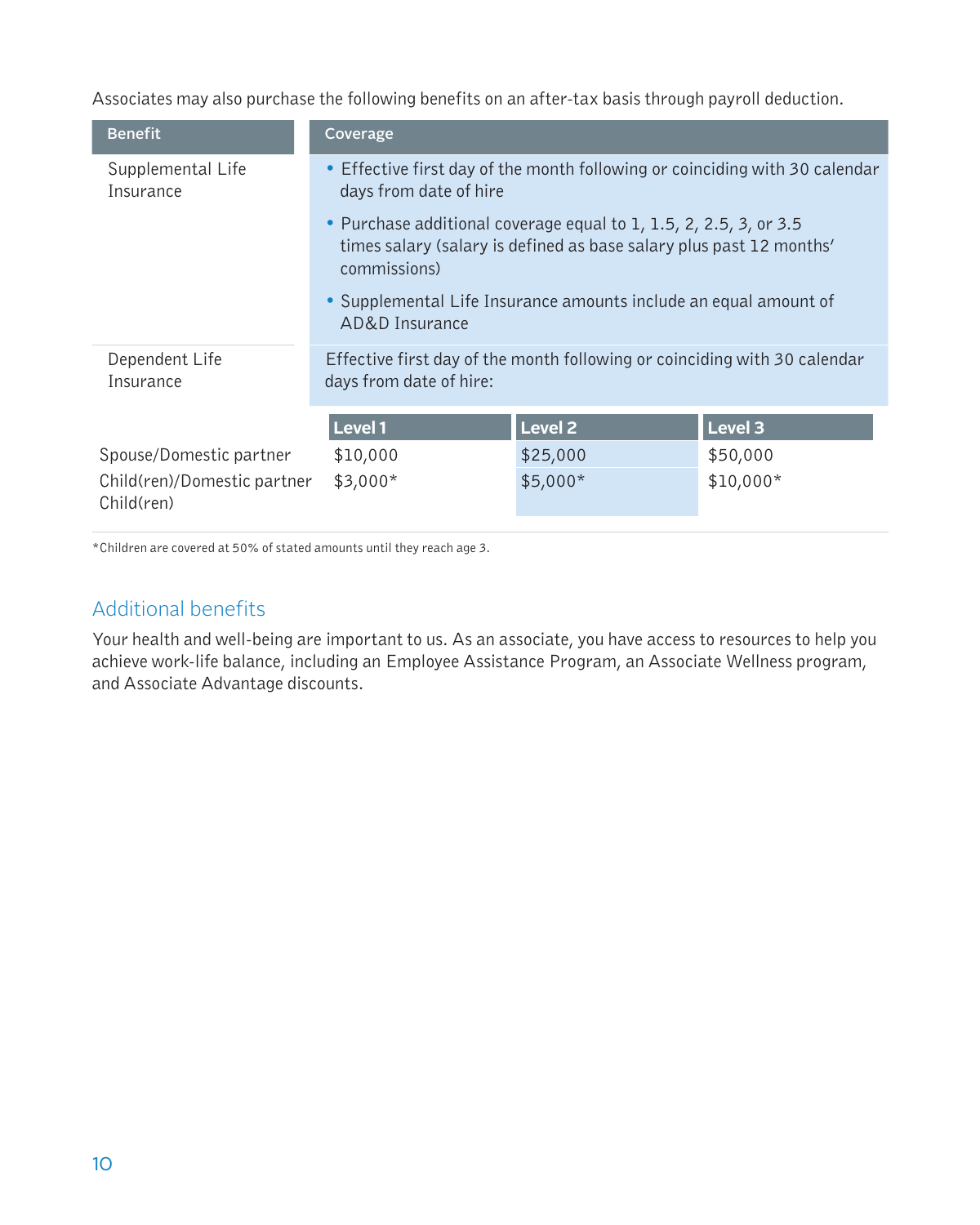# Retirement plan

# Blue Chip 401(k) retirement savings plans

To assist associates with saving for their retirement, the company will contribute to their 401(k) Blue Chip Retirement Savings Plan, administered by Vanguard, through an automatic contribution and company match:

- Employer-funded retirement account the company will deposit three percent of your eligible earnings into a 401(k) plan. This contribution will be invested directly into the company's default fund (Vanguard Target Fund). You do not need to participate in the Blue Chip Retirement Savings Plan in order to receive this contribution.
- Company match the company will match 50 percent up to the first eight percent of your contributions. (90-day waiting period for matching contribution, and employer three percent contribution).

In addition, a program called One-Step is offered. This voluntary program will automatically:

- Enroll you in the plan after 30 days of employment with a four percent pre-tax deduction.
- Increase your contributions one percent each year until it reaches a cap of eight percent.
- You may opt out of this program or contribute more (or less) than the four percent.

Associates may make both pre-tax and Roth after-tax salary contributions of up to 50 percent of covered pay (combined totals not to exceed IRS limits).

- Associates are always 100 percent vested in their contributions to the plan.
- The company matches 50 cents for every dollar contributed up to the first eight percent of an associate's contribution.

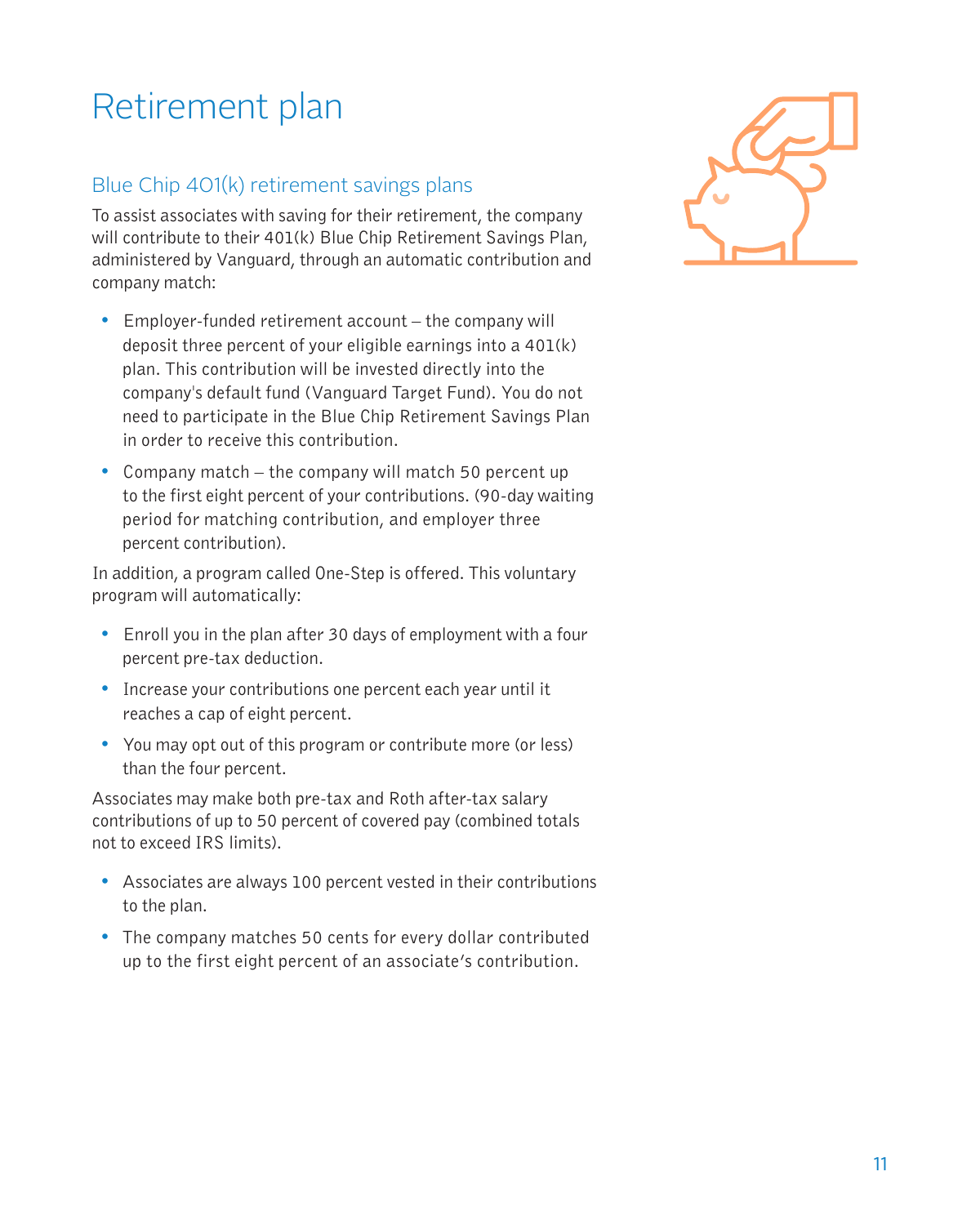# Paid time off (PTO) and leave-of-absence policies

| <b>Benefit</b>        | Coverage                                                                                                                                                                         |  |  |
|-----------------------|----------------------------------------------------------------------------------------------------------------------------------------------------------------------------------|--|--|
| Company holidays      | • Eight designated paid holidays                                                                                                                                                 |  |  |
| PTO Bank              | • 19 to 34 days per year based on length of service                                                                                                                              |  |  |
|                       | • Prorated first calendar year based on hire date                                                                                                                                |  |  |
|                       | • Used for any "time away from work" reason including vacation,<br>associate's own or family member's illness, personal emergency,<br>bereavement of non-immediate family member |  |  |
| Short-Term Disability | • Eligible 90 days from date of hire                                                                                                                                             |  |  |
|                       | • Benefit is paid at 100% or 60% based on years of service                                                                                                                       |  |  |
|                       | • Medical documentation and claim approval required                                                                                                                              |  |  |
|                       | • Benefits begin on the sixth business day of absence                                                                                                                            |  |  |
| Family and Medical    | • Eligible 12 months from date of hire                                                                                                                                           |  |  |
| Leave Act             | • Associates must have worked 1,250 hours in the previous 12-month<br>period                                                                                                     |  |  |
|                       | • Unpaid leave for up to 12 work weeks for birth, adoption, or foster<br>care or a serious medical condition of an associate's spouse, child,<br>parent, or self                 |  |  |
|                       | • 30 days' notice to manager/supervisor is required when need for<br>leave is foreseeable                                                                                        |  |  |
|                       | • Upon return, associate will be restored to same or equivalent<br>position with equivalent pay, benefits, and seniority                                                         |  |  |
| Bereavement Leave     | . Up to three paid days of leave due to the death of an immediate<br>family member                                                                                               |  |  |
| Court Appearance      | • Benefit covers jury duty service and court appearances for which<br>associates are not personally involved                                                                     |  |  |
|                       | • Associate receives regular pay reduced by juror pay                                                                                                                            |  |  |
| Military Leave        | • For Active Reservist and civil emergency leave                                                                                                                                 |  |  |
|                       | • Provisions of leave are based on federal and state law in effect at the<br>time of leave                                                                                       |  |  |
|                       | • Service credited for benefits during absence                                                                                                                                   |  |  |
|                       | • Reemployment and reinstatement provisions apply                                                                                                                                |  |  |

This Benefits Profile describes highlights of the Company's benefits program. Details are contained in the official plan documents that legally govern the operation of the plans. If there is any conflict between this Benefits Profile and the plan documents, the plan documents will always govern. We reserve the right to change, amend, or terminate these plans at anytime. This Benefits Profile does not constitute a contract of employment or contract of any other nature between Independence and any other sponsoring company and any associates.